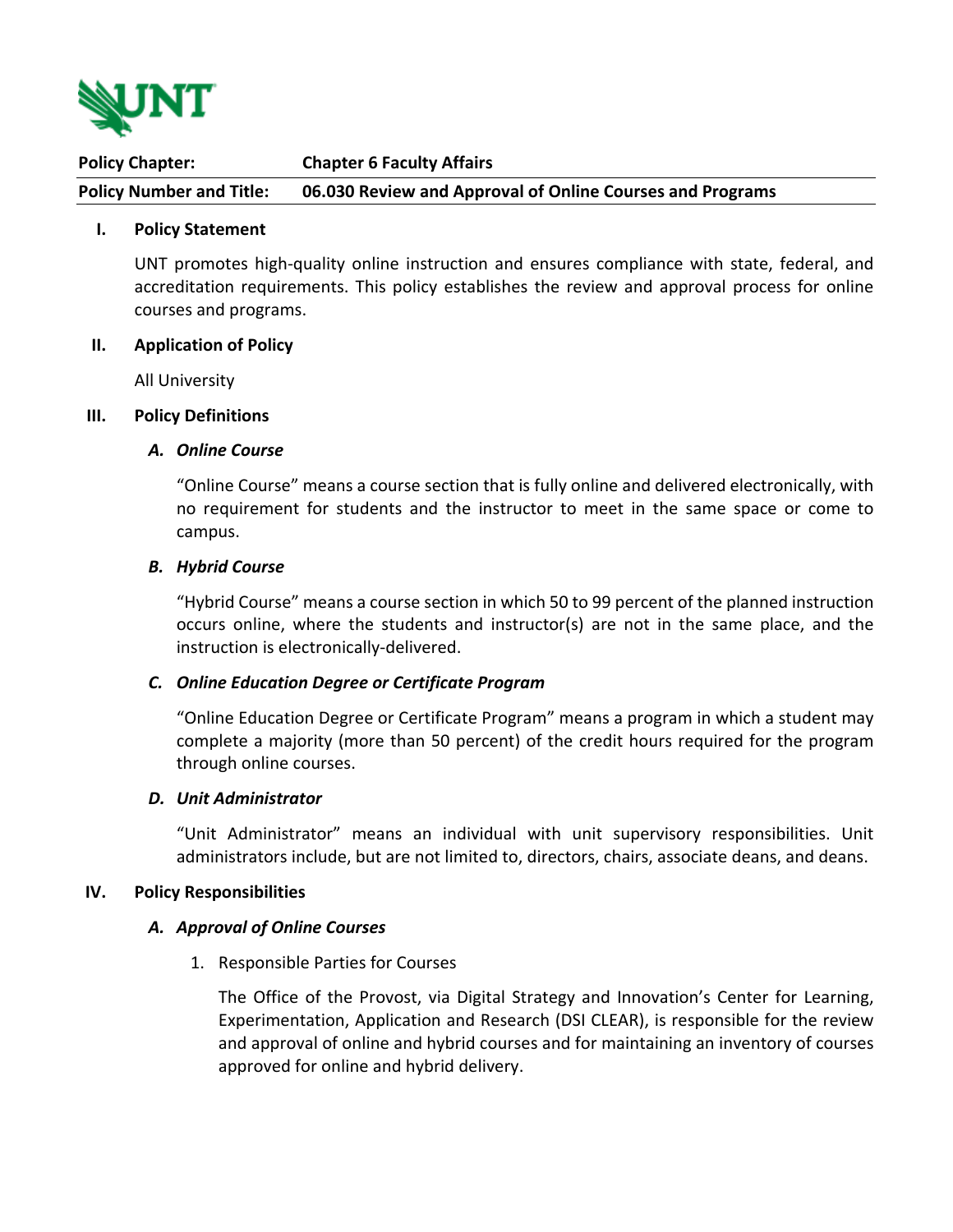2. Course Inventory

Courses proposed for online or hybrid delivery must be in the institution's course inventory prior to development.

3. Course Approvals & Requirements

In consultation with their unit administrator, a faculty member must receive final approval by the Office of the Provost, via DSI CLEAR, before any online or hybrid course is opened for registration. While decisions related to course content belong to faculty and are protected by UNT Policy 06.035, Academic Freedom and Academic Responsibility, final approval requires the completion of a successful quality review for instructional design to ensure that the course meets online instructional design standards, in accordance with the Texas Higher Education Coordinating Board (THECB) Principles of Good Practice for Academic Degree and Certificate Programs and Credit Courses Offered Electronically. All courses must also meet accessibility requirements under Section 504 of the Rehabilitation Act of 1973 and Title II of the Americans with Disabilities Act of 1990.

4. Course Deadlines

The Office of the Provost, via DSI CLEAR, will provide deadlines by which the approval process must be completed before an online or hybrid class may be added to the schedule. In the event a faculty member does not successfully complete course development by the specified deadline, the unit administrator will either find a suitable faculty member to successfully complete the course under development or remove the course from the schedule of classes until the course is completed and meets online course design standards for offering in a subsequent semester.

5. Course Review Cycle

After approval, the unit administrator, in collaboration with DSI CLEAR, ensures that online courses are reviewed for instructional design quality, accessibility, and copyright compliance on a 3-year cycle, with adequate advance notice and support provided to faculty. Examples include, but are not limited to, instructional design assistance and flexibility with respect to timing of review when possible.

# *B. Approval of Undergraduate and Graduate Online Degree and Certificate Programs*

1. Responsible Parties for Programs

The Office of the Provost is responsible for approving online degree and certificate programs and maintaining an inventory of all programs approved for online delivery.

2. Program Inventory

Programs proposed for online delivery must be in the institution's approved program inventory or the appropriate university authority must be actively seeking approval as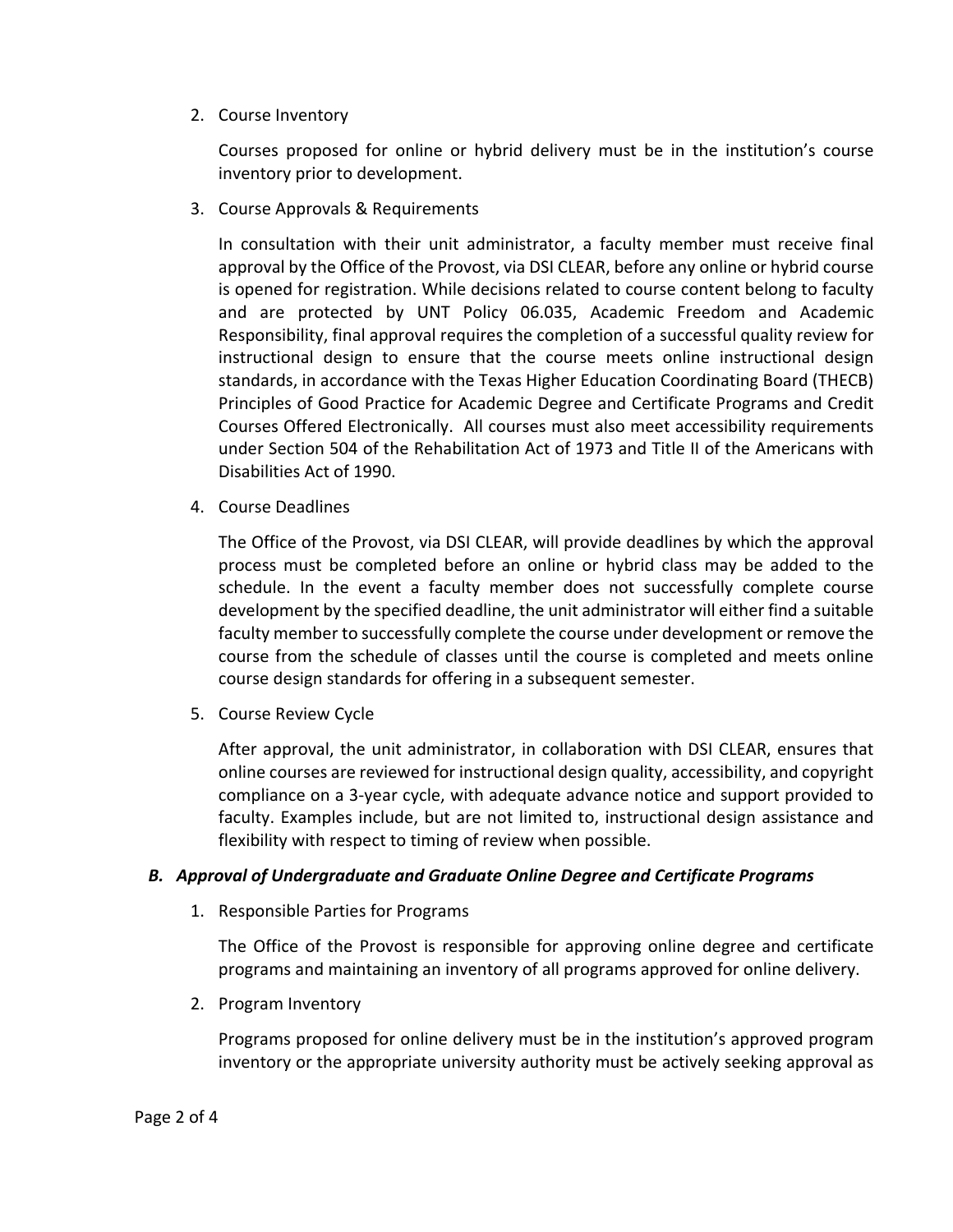a new program through the appropriate sources.

3. Program Approvals

At the institution-level, the dean must seek curriculum committee approval. At the university-level, the Office of the Provost must seek Board of Regents and THECB approval.

4. Program Proposal

The proposing department should work with DSI CLEAR to prepare a program proposal that provides evidence that the program can be successful, and addresses the THECB Principles of Good Practice for Academic Degree and Certificate Programs and Credit Courses Offered Electronically. This process should begin at least nine (9) months before the program is offered, but additional time will be allowed for programs that require Board of Regents and/or THECB approval.

5. Doctoral Program Requirements

Doctoral-level programs that include more than four (4) online courses must receive approval by the THECB.

6. Program Coordination & Reporting Responsibilities

The Office of the Provost is responsible for coordinating with the Southern Association of Colleges and Schools Commission on Colleges and the THECB liaisons to fulfill notification and/or additional approval requirements. The Office of the Provost reports periodically to the president, chancellor, and Board of Regents regarding the programs approved for online delivery.

# **V. Forms and Tools**

[Online Course Development](https://clear.unt.edu/online-course-box-development) & Approval Form

# **VI. References and Cross-References**

UNT Policy 06.035, Academic Freedom and Academic Responsibility 29 U.S.C.A. § 794 (Sec. 504 of the Rehabilitation Act) 42 U.S.C.A. §12101 (Title II of the ADA) Approval of Distance Education Courses and Programs for Public Institutions, Texas Administrative Code, Title 19, Part 1, Chapter 4, Subchapter P THECB Principles of Good Practice for Academic Degree and Certificate Programs and Credit Courses Offered Electronically